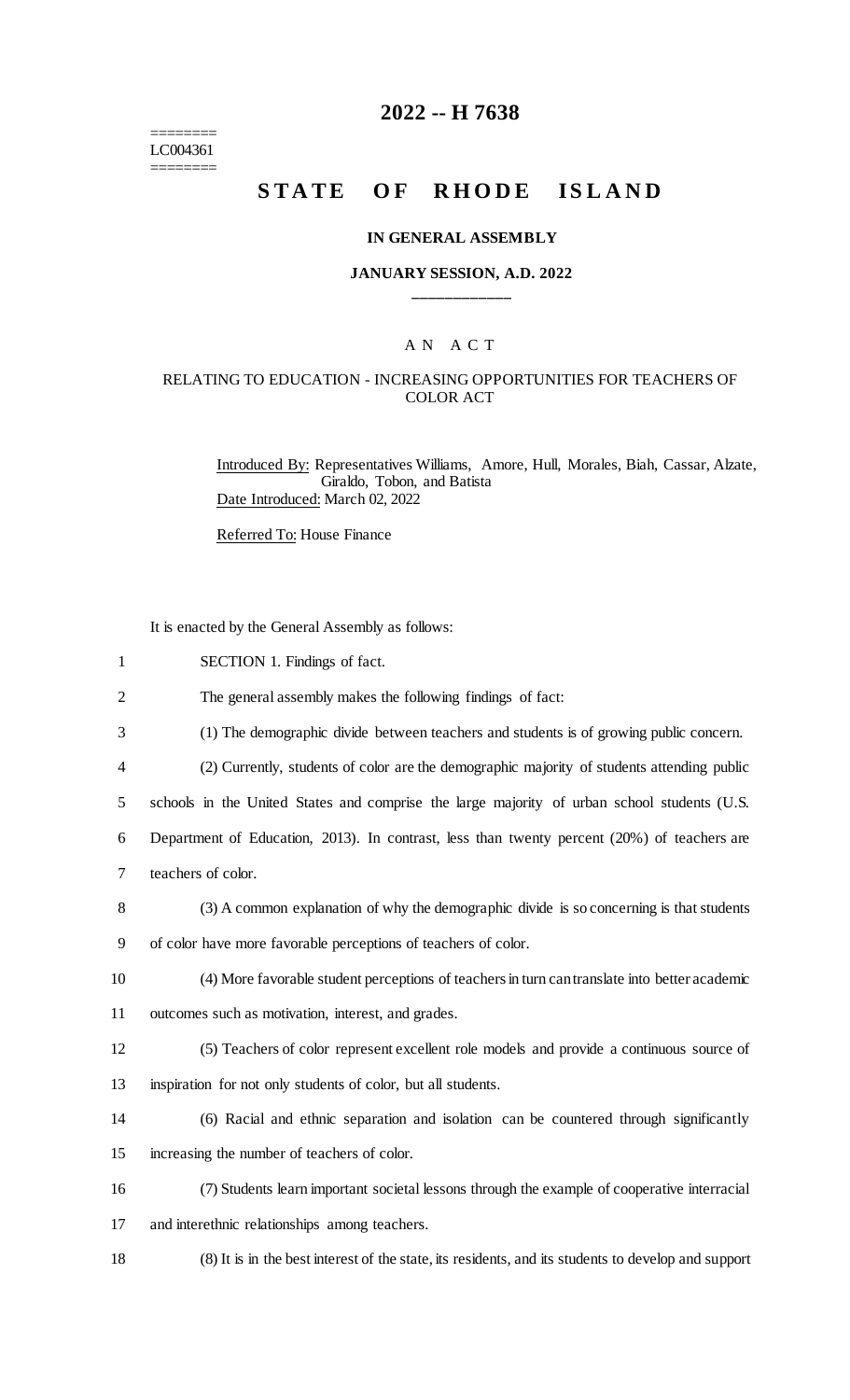| $\mathbf{1}$   | a multi-faceted approach to increase the number of teachers of color in public schools.                  |
|----------------|----------------------------------------------------------------------------------------------------------|
| $\overline{2}$ | (9) Support for increased preparation and training of teachers of color can successfully be              |
| 3              | leveraged by providing direct financial support to a nonprofit organization working to increase          |
| 4              | opportunities for teachers of color.                                                                     |
| 5              | (10) The Rhode Island School for Progressive Education is a domestic nonprofit                           |
| 6              | corporation working to increase opportunities for teachers of color, and is the state's first residency- |
| 7              | style graduate school of education.                                                                      |
| 8              | SECTION 2. Title 16 of the General Laws entitled "EDUCATION" is hereby amended by                        |
| 9              | adding thereto the following chapter:                                                                    |
| 10             | <b>CHAPTER 112</b>                                                                                       |
| 11             | INCREASING OPPORTUNITIES FOR TEACHERS OF COLOR ACT                                                       |
| 12             | 16-112-1. Short title.                                                                                   |
| 13             | This chapter shall be known and maybe cited as the "Increasing Opportunities for Teachers"               |
| 14             | of Color Act".                                                                                           |
| 15             | 16-112-2. Definitions.                                                                                   |
| 16             | When used in this chapter, the following words and phrases shall have the following                      |
| 17             | meanings:                                                                                                |
| 18             | (1) "FAFSA" means the Free Application for Federal Student Aid form;                                     |
| 19             | (2) "Mandatory fees and tuition" means the costs that every student is required to pay in                |
| 20             | order to enroll in classes, and does not include room and board, textbooks, program fees that may        |
| 21             | exist in some majors, course fees that may exist for some specific courses, meal plans, or travel;       |
| 22             | (3) "Person of color" means a resident of the state who is:                                              |
| 23             | (i) Black (a person having origins in any of the black racial groups of Africa);                         |
| 24             | (ii) Hispanic (a person of Mexican, Puerto Rican, Cuban, Central or South American, or                   |
| 25             | other Spanish culture or origin, regardless of race);                                                    |
| 26             | (iii) Portuguese (a person of Portuguese, Brazilian, or other Portuguese culture or origin,              |
| 27             | regardless of race);                                                                                     |
| 28             | (iv) Asian American (a person having origins in any of the original peoples of the Far East,             |
| 29             | Southeast Asia, the Indian subcontinent, or the Pacific Islands); or                                     |
| 30             | (v) American Indian and Alaskan Native (a person having origins in any of the original                   |
| 31             | peoples of North America).                                                                               |
| 32             | (4) "Recipient" or "recipient student" means a student attending Rhode Island College who                |
| 33             | qualifies and is awarded a scholarship pursuant to the provisions of § 16-112-4.                         |
| 34             | (5) "Scholarship" or "scholarship program" means the scholarship program that is                         |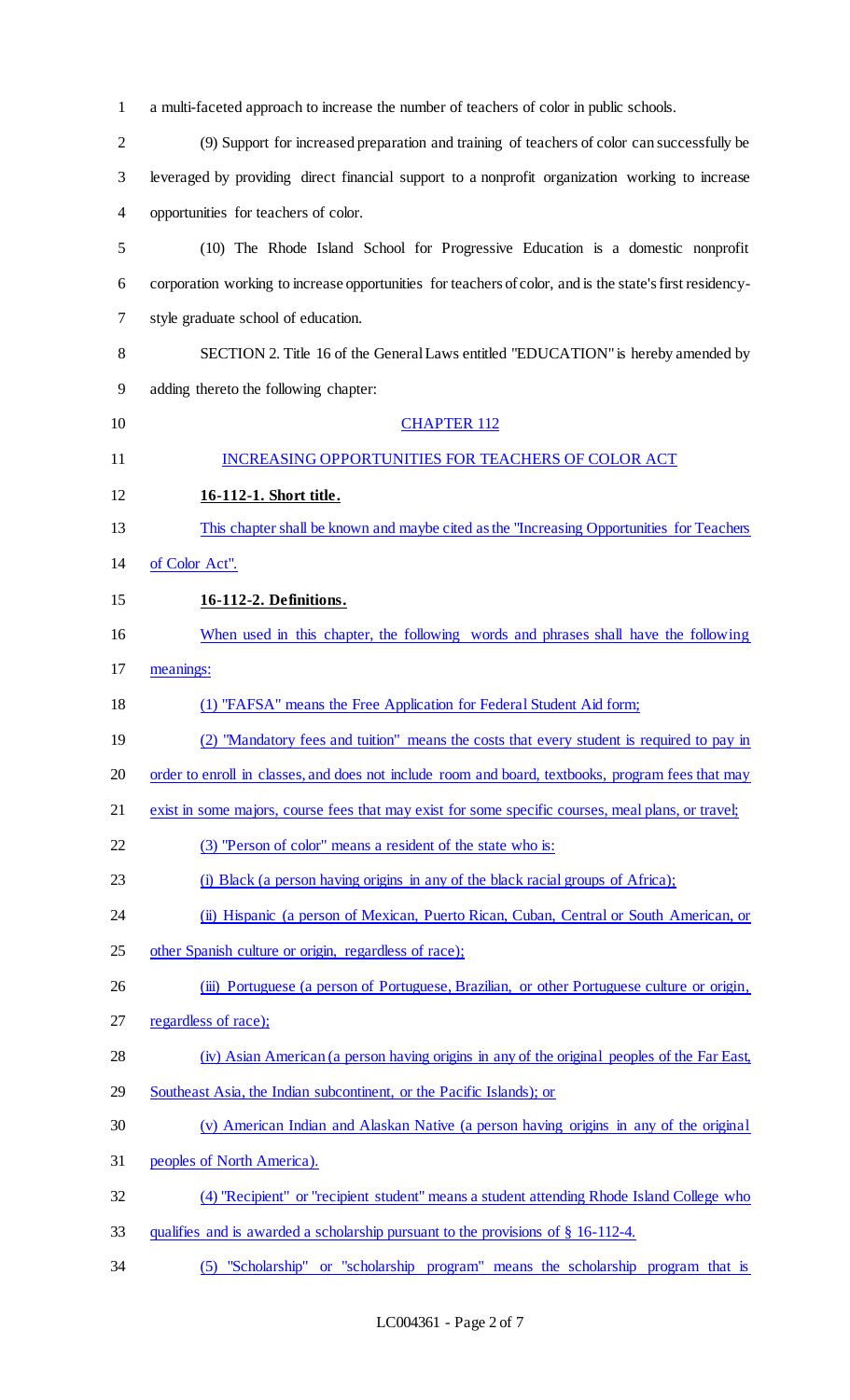| $\mathbf{1}$   | established pursuant to $\S$ 16-112-4 to promote and increase the quality of teachers in urban and      |
|----------------|---------------------------------------------------------------------------------------------------------|
| $\overline{2}$ | urban ring public schools.                                                                              |
| 3              | (6) "State" means the state of Rhode Island.                                                            |
| 4              | (7) "Student of color" means a person of color attending a public school as a student.                  |
| 5              | (8) "Teacher of color" means a person of color certified and employed in a public school                |
| 6              | as a teacher.                                                                                           |
| 7              | (9) "Urban" means the municipalities of Providence, Pawtucket, Central Falls, Woonsocket                |
| 8              | and Newport.                                                                                            |
| 9              | (10) "Urban ring" means the municipalities of Cranston, Warwick, West Warwick, North                    |
| 10             | Providence and East Providence.                                                                         |
| 11             | 16-112-3. Program to improve education qualify in urban and urban ring schools.                         |
| 12             | The board of education is hereby empowered and directed to establish and provide as part                |
| 13             | of the operation of the office of postsecondary commissioner, in consultation with the council on       |
| 14             | post-secondary education for the administration, coordination and oversight of a program to             |
| 15             | improve the quality of education in urban and urban ring schools by increasing opportunities for        |
| 16             | teachers of color and other teachers committed to improving the quality of education in urban and       |
| 17             | urban ring schools. The program shall include, but not be limited to:                                   |
| 18             | (1) Providing, in conjunction with the Community College of Rhode Island as a component                 |
| 19             | of the RI Promise Program, for the creation of a "teaching" foundations pathway at CCRI that            |
| 20             | allows students to earn program credits aligned with teacher preparation programs at Rhode Island       |
| 21             | College and the University of Rhode Island. This pathway should be focused on promoting an              |
| 22             | increased number of educators of color serving in Rhode Island public schools;                          |
| 23             | (2) Providing, in conjunction with the Community College of Rhode Island and Rhode                      |
| 24             | Island College partnership program established with Rhode Island's urban and urban ring school          |
| 25             | districts, assistance to those high schools to create "teacher pathway" programs to recruit and retain  |
| 26             | students interested in pursuing a career in teaching;                                                   |
| 27             | (3) Providing, in conjunction with Rhode Island College, a program created to support                   |
| 28             | increased opportunities to develop teachers of color and other teachers committed to improving the      |
| 29             | quality of education in urban and urban ring schools, to include, but not be limited to, utilization of |
| 30             | the scholarship program established pursuant to $\S$ 16-112-4;                                          |
| 31             | Coordinating with the Rhode Island School for Progressive Education for the<br>(4)                      |
| 32             | dissemination of information encouraging the identification, development and support of aspiring        |
| 33             | teachers of color, and others committed to improving the quality of education in urban and urban        |
| 34             | ring schools; and                                                                                       |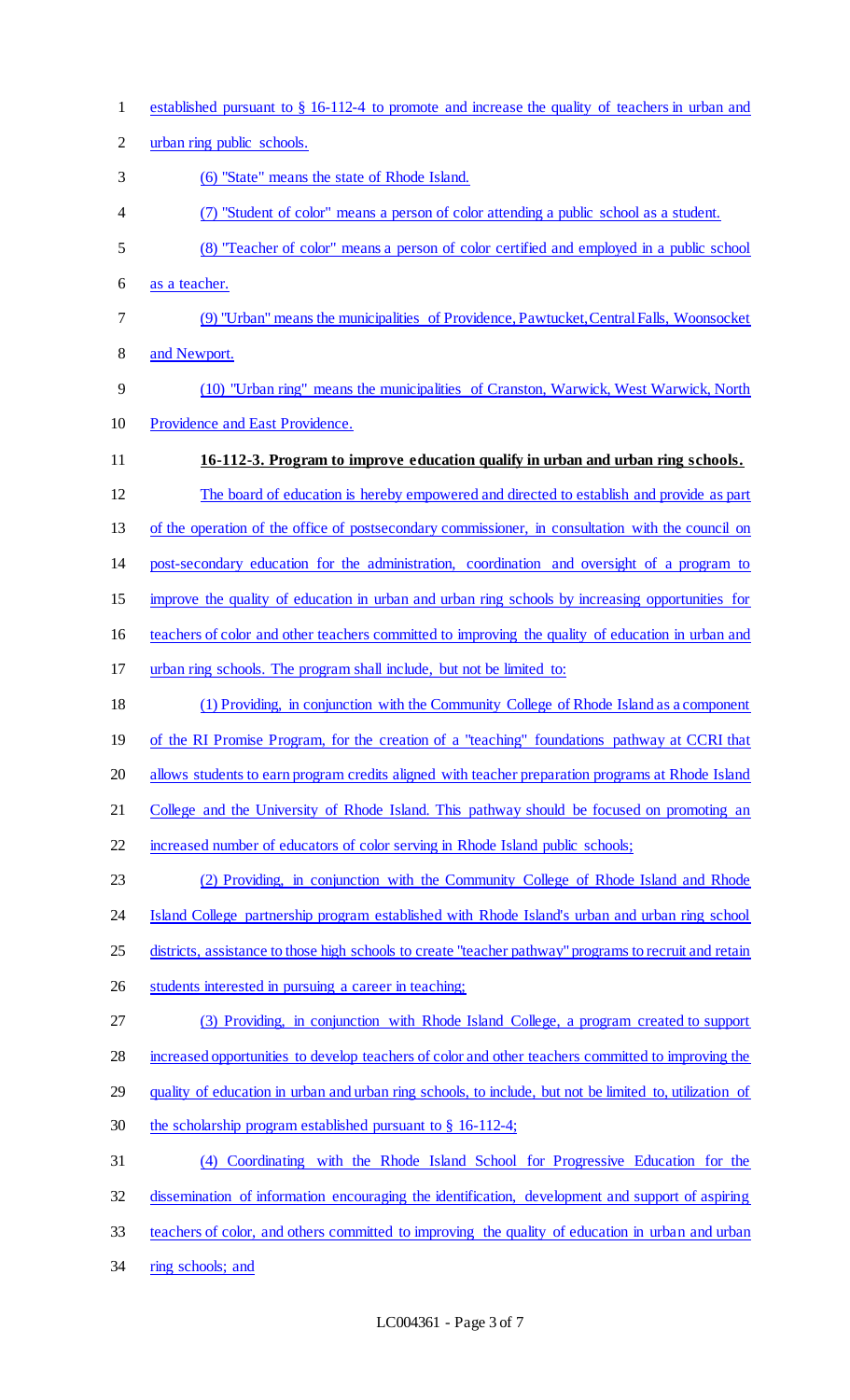(5) Providing, in conjunction with the department of education, to prioritize and expand the issuance of emergency teaching certificates to promote and increase the number of teachers of color in urban and urban ring schools. **16-112-4. Scholarship program.**  (a) Beginning July 1, 2022, there is hereby established a scholarship program to promote and increase the quality of education in urban and urban ring public schools. The general assembly shall annually appropriate, starting in fiscal year 2022-2023, the sum of two million dollars (\$2,000,000) to implement the scholarship purposes of this chapter. Additional funds beyond the scholarships may be appropriated to support and advance the scholarship program established pursuant to the provisions of this section. In addition to appropriation by the general assembly, charitable donations may be accepted into the scholarship program. (b) The financial aid office, in conjunction with the office of enrollment management or their respective equivalent offices, at Rhode Island College, shall administer the scholarship program for state residents seeking bachelor degrees who meet the eligibility requirements in subsection (c) of this section. (c) To be eligible for receipt of the scholarship, a student: (1) Must be pursuing a pre-kindergarten through grade twelve (Pre-K-12) teacher certification as part of the teacher preparation program in the Feinstein school of education and human development (FSEHD) at Rhode Island College; (2) Must commit to work full-time as a teacher within one year of graduation at a public 21 urban or urban ring school. The commitment to work full-time shall extend to one year of teaching for each year the recipient received and accepted an award of scholarship pursuant to the provisions 23 of this chapter; 24 (3) Must qualify for in-state tuition and fees pursuant to the residency policy adopted by the council on postsecondary education, as amended, supplemented, restated, or otherwise 26 modified from time to time ("residency policy"); (4) Must be admitted to, and must enroll and attend Rhode Island College on a full-time basis; (5) Must complete the FAFSA and any required FAFSA verification by the deadline prescribed by Rhode Island College for each year in which the student seeks to receive funding under the scholarship program; (6) Must continue to be enrolled on a full-time basis; (7) Must maintain an average annual cumulative grade point average (GPA) of 2.5 or greater, as determined by Rhode Island College;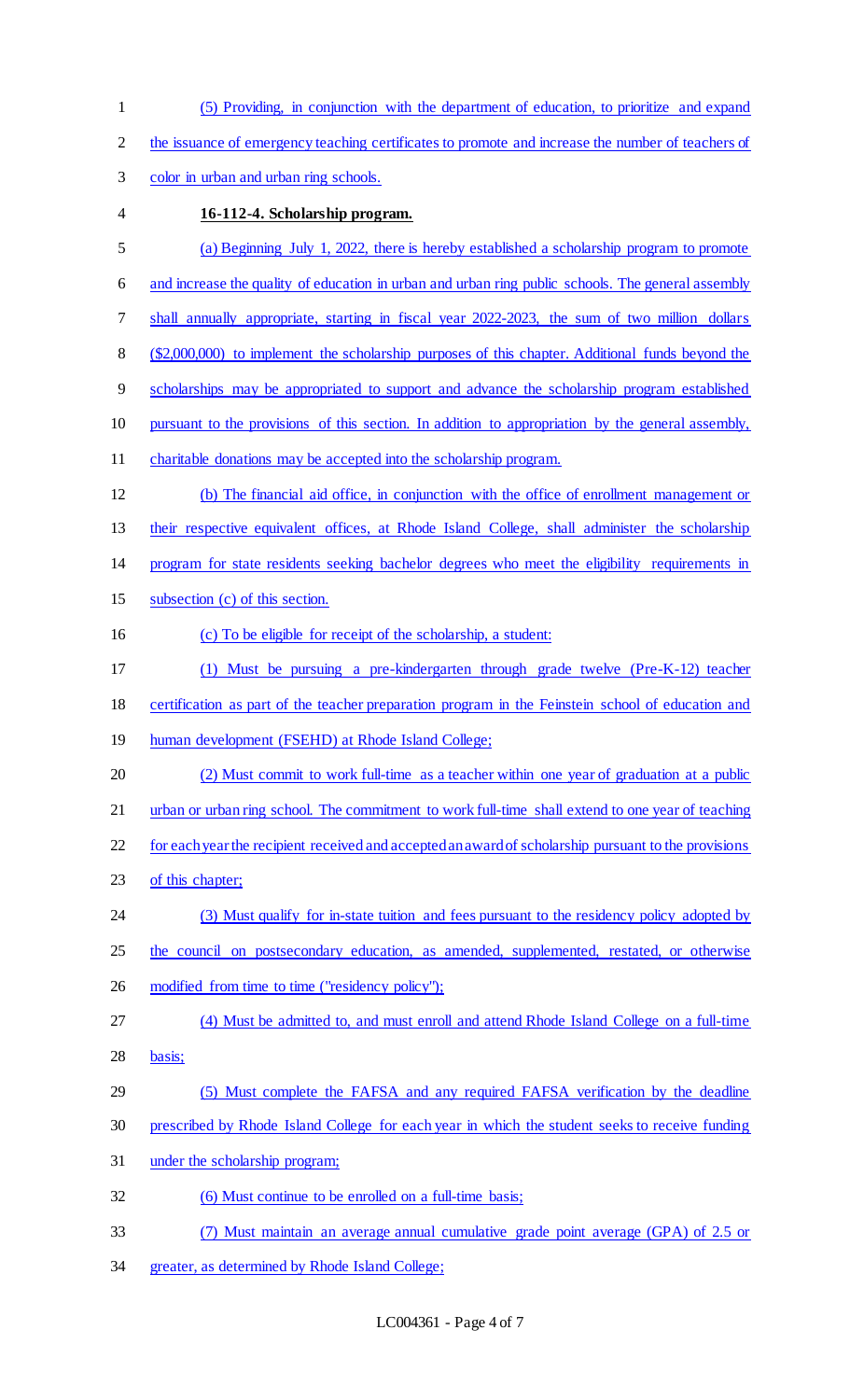(8) Must remain on track to graduate on time as determined by Rhode Island College; and (9) Must commit to repayment of all funds received by the scholarship program if the recipient student fails to complete or comply with all requirements and provisions of this chapter. (d) Rhode Island College shall develop a policy and procedure to secure the commitments from recipient students. (e) Every scholarship awarded pursuant to the provisions of this section shall be calculated 7 annually. Each applicant and/or recipient shall complete the FAFSA and any required FAFSA verification by the deadline prescribed by Rhode Island College for each year of attendance. The scholarship award shall cover the annual cost of mandatory fees and tuition, less federal and all 10 other financial aid monies available to the recipient student. Once awarded, the scholarship may continue for a period of up to four (4) years conditioned on the recipient student's compliance with the provisions of this section. (f) All scholarships awarded pursuant to the provisions of this section are subject to appropriation, and no applicant shall have a right to receive any scholarship pursuant to the provisions of this section until awarded. **16-112-5. Scholarship award preference.**  In selecting students as recipients of the scholarship established pursuant to § 16-112-4, preference shall be given to the following applicants: 19 (1) Students of color; 20 (2) Students having attended and graduated from an urban or urban ring school located within this state; and (3) Students who have participated in a "teacher pathway" program established pursuant to the provisions of § 16-112-3(2). **16-112-6. Promulgation of rules and procedure.**  The department of education is hereby authorized to promulgate rules to effectuate the 26 purpose of this chapter and Rhode Island College shall establish appeal procedures for the award, denial or revocation of a scholarship award pursuant to the provisions of § 16-112-4. **16-112-7. Appropriations to support nonprofit activity.**  (a) The general assembly for fiscal year 2023, and annually thereafter as approved by the general assembly, shall appropriate two hundred thousand dollars (\$200,000) as a grant to support the work of the Rhode Island School for Progressive Education. (b) On or before January 1, 2023, to qualify for continued appropriations, the Rhode Island School for Progressive Education shall submit a report to the commissioner of postsecondary 34 education, the speaker of the house, the president of the senate and the governor, disclosing how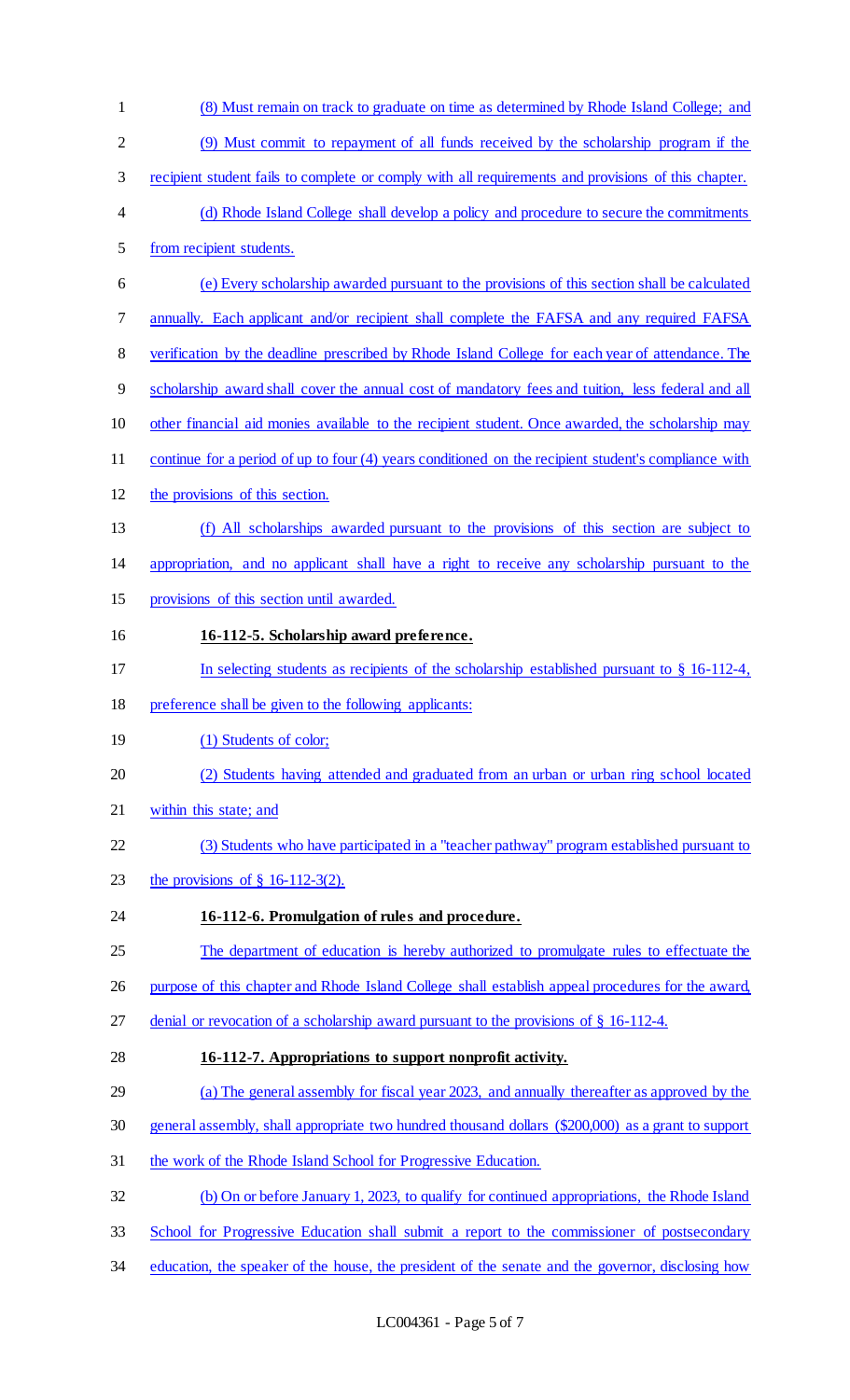- 1 the funds were utilized in the form of a performance progress report which shall include expense-
- 2 related data and qualitative information about the impact of the grant.
- 3 (c) The commissioner of postsecondary education may specify the format or context to be
- 4 provided in the report submitted pursuant to the provisions of subsection (b) of this section.
- 5 SECTION 3. This act shall take effect upon passage.

======== LC004361 ========